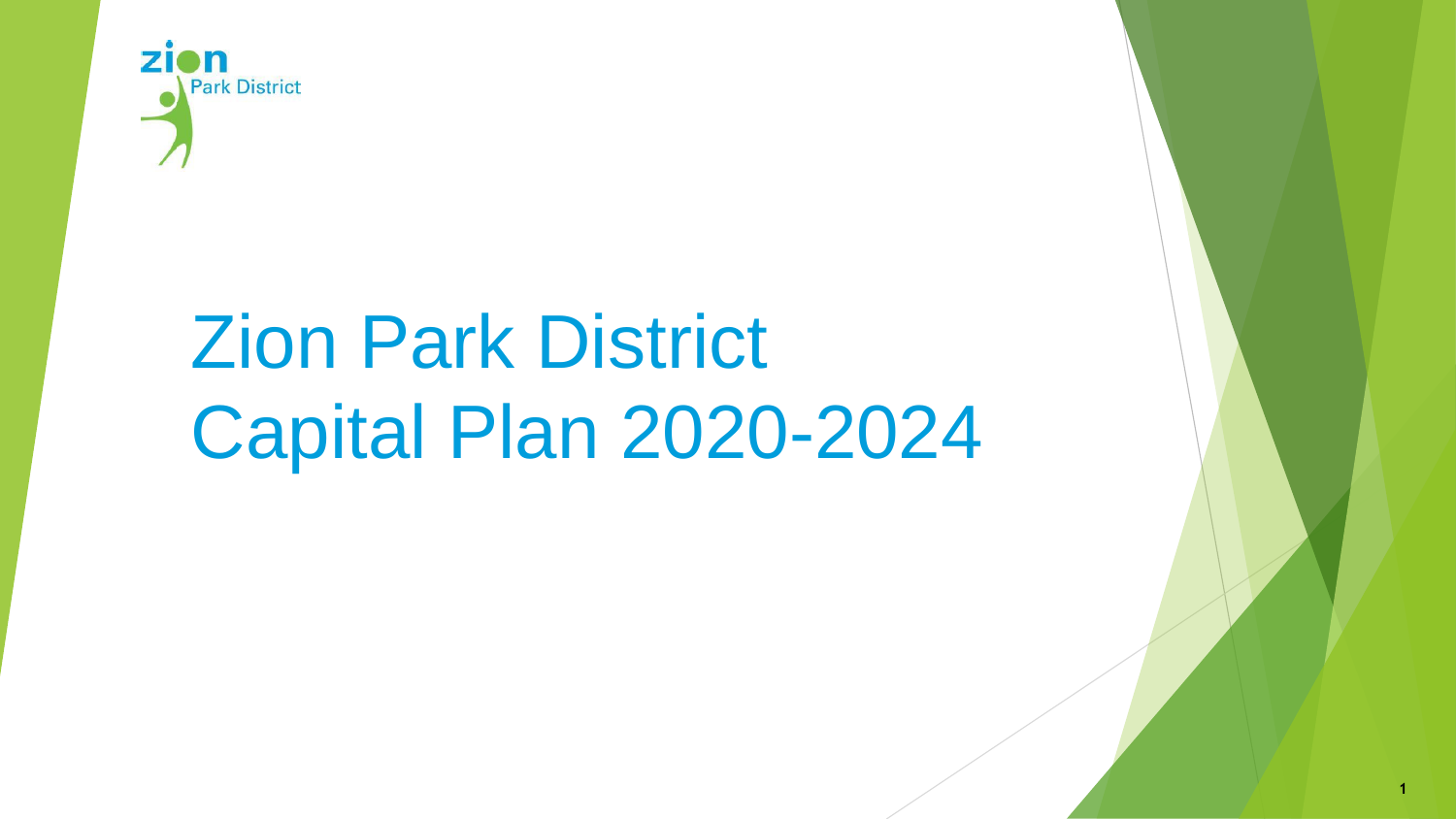

## **Introduction**

The Zion Park District (ZPD) partnered with Carol Sente Consulting LLC to facilitate their 2020-2024 Capital Plan with direction and input from the Zion Park District Board of Commissioners and full-time professional staff.

The Capital Plan was informed by the 2019 Community Survey, the 2020-2024 Strategic Plan, the 2020 Facilities Needs Assessment, participant feedback, as well as funds available to maintain, improve, renovate and expand proposed park and facility capital projects. The Capital Plan also includes purchase of new equipment, vehicles, mowers and implements to maintain existing District assets. This document is a five year look ahead and divided into yearly priorities that will be presented and reviewed annually at the January Board Meeting.

The entire Capital Planning effort was kicked off with a Zion Park District Community Interest and Opinion Survey conducted by ETC Institute in the fall of 2019 to objectively assess the Zion Community's facility, park and program usage, satisfaction and requests of the District in order to identify opportunities to better serve the leisure and recreation needs of the community. 403 surveys were received which provides the District with a 95% level of confidence that the results accurately reflect the majority of the community's wishes. The community suggested numerous capital improvement projects in the survey results, all of which were carefully considered by the Zion Park District.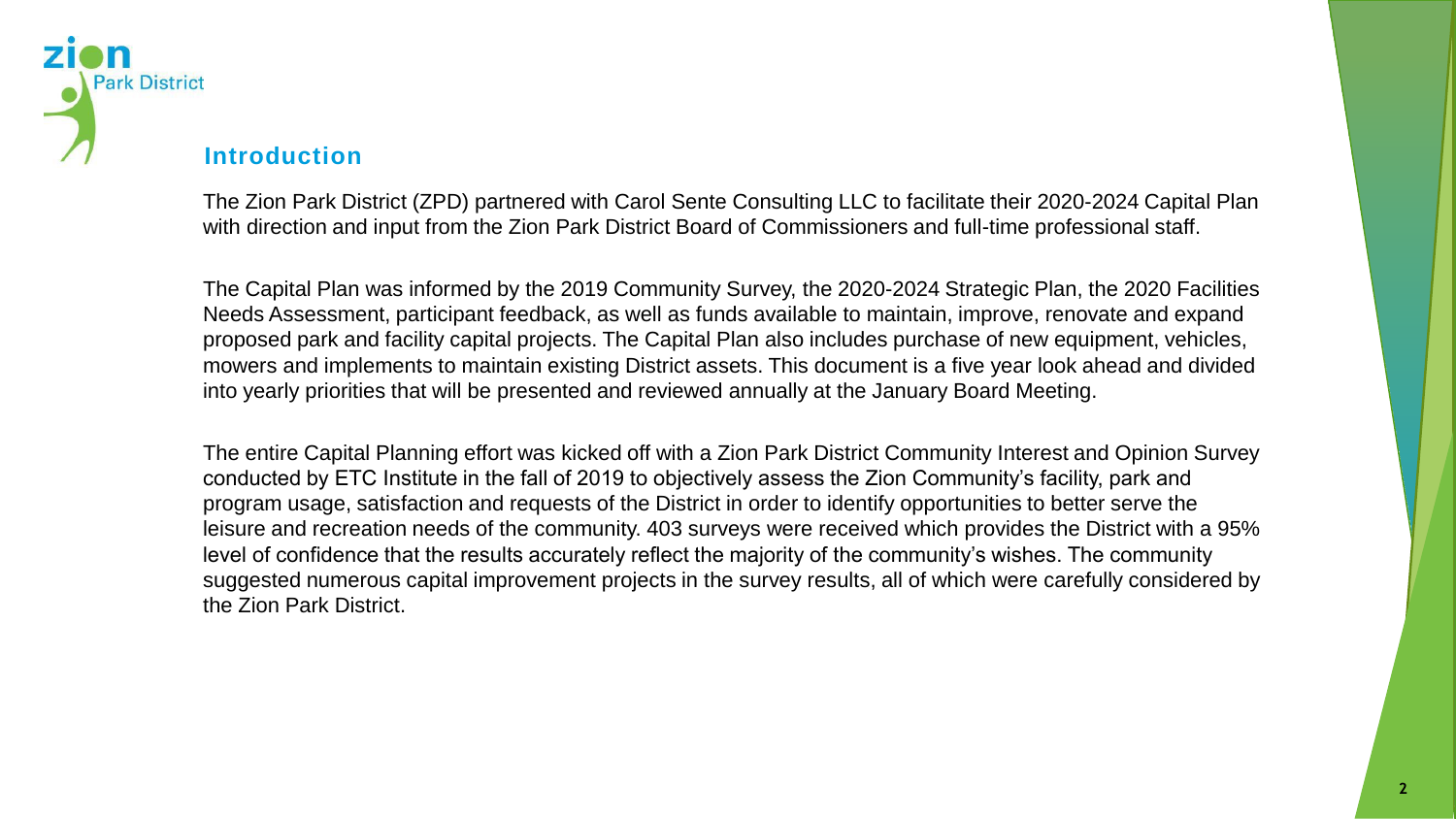

## **District's Purpose**

Whether it's by offering wholesome programs, activities and special events, by providing enjoyable facilities or by preserving the aesthetic beauty of our community, the sole purpose of Zion Park District is the enrichment of lives.

## **Related Documents**

- Zion Park District Community Interest and Opinion Survey 2019
- **EXEDE 2020-2024 Strategic Plan 2020**

Electronic copies of these documents can be viewed on the District's website. Hard copies can be requested at the Administration Office.

## **Zion Park District's Current Facilities & Parks**

The Zion Park District encompasses 825 acres, six major facilities, 23 parks, 6 miles of biking/walking trails and various other structures.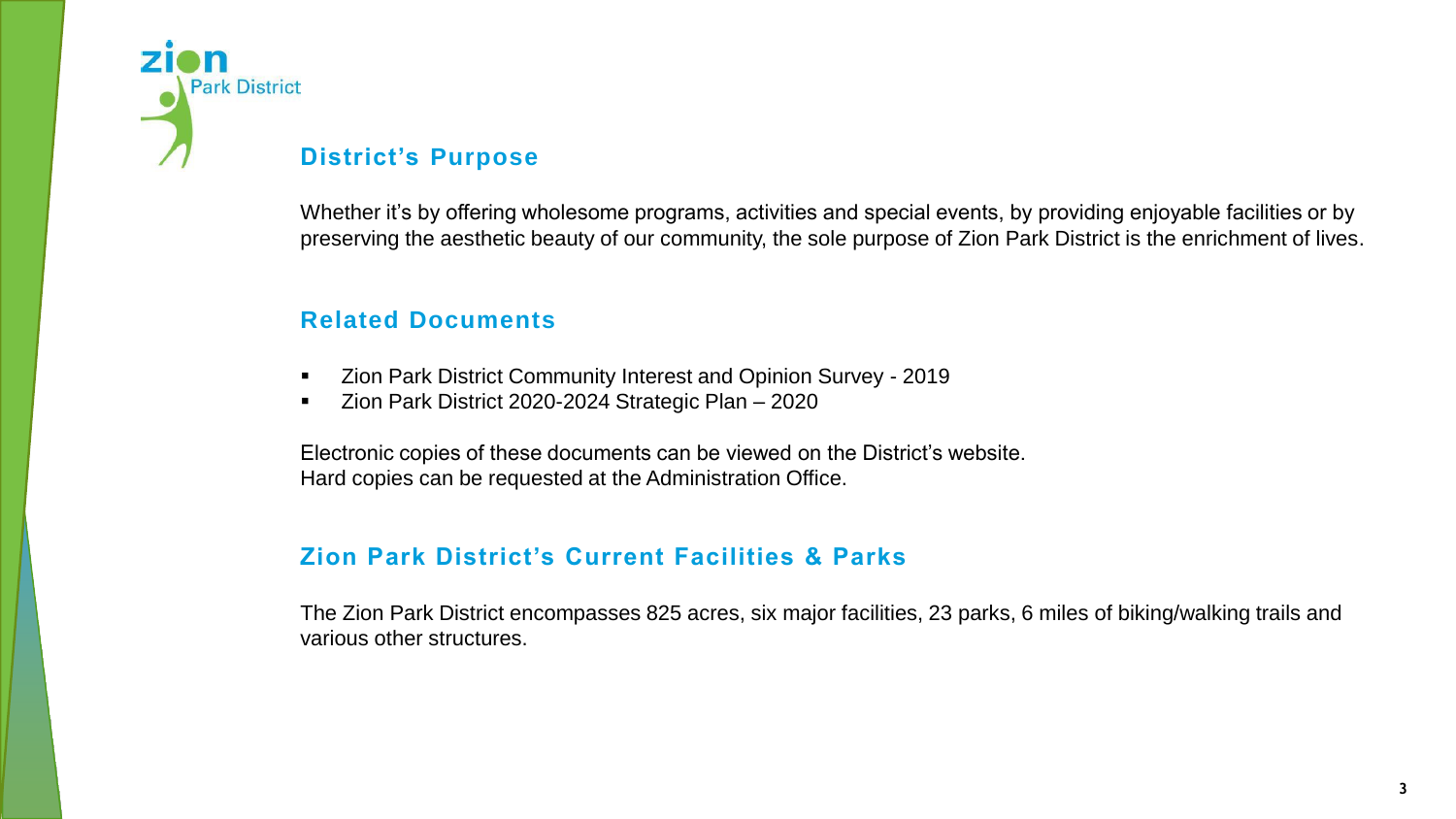

## **The District's Six Major Facilities**

- **1. Leisure Center** Administrative Office Sports Arena Fitness Studio
- **2. Hermon Park Community Center**
- **3. Shiloh Community Center** Special Recreation Center Senior Center
- **4. Shiloh Park Golf Course**
- **5. Shepherd's Crook Golf Course**
- **6. Port Shiloh Pool**

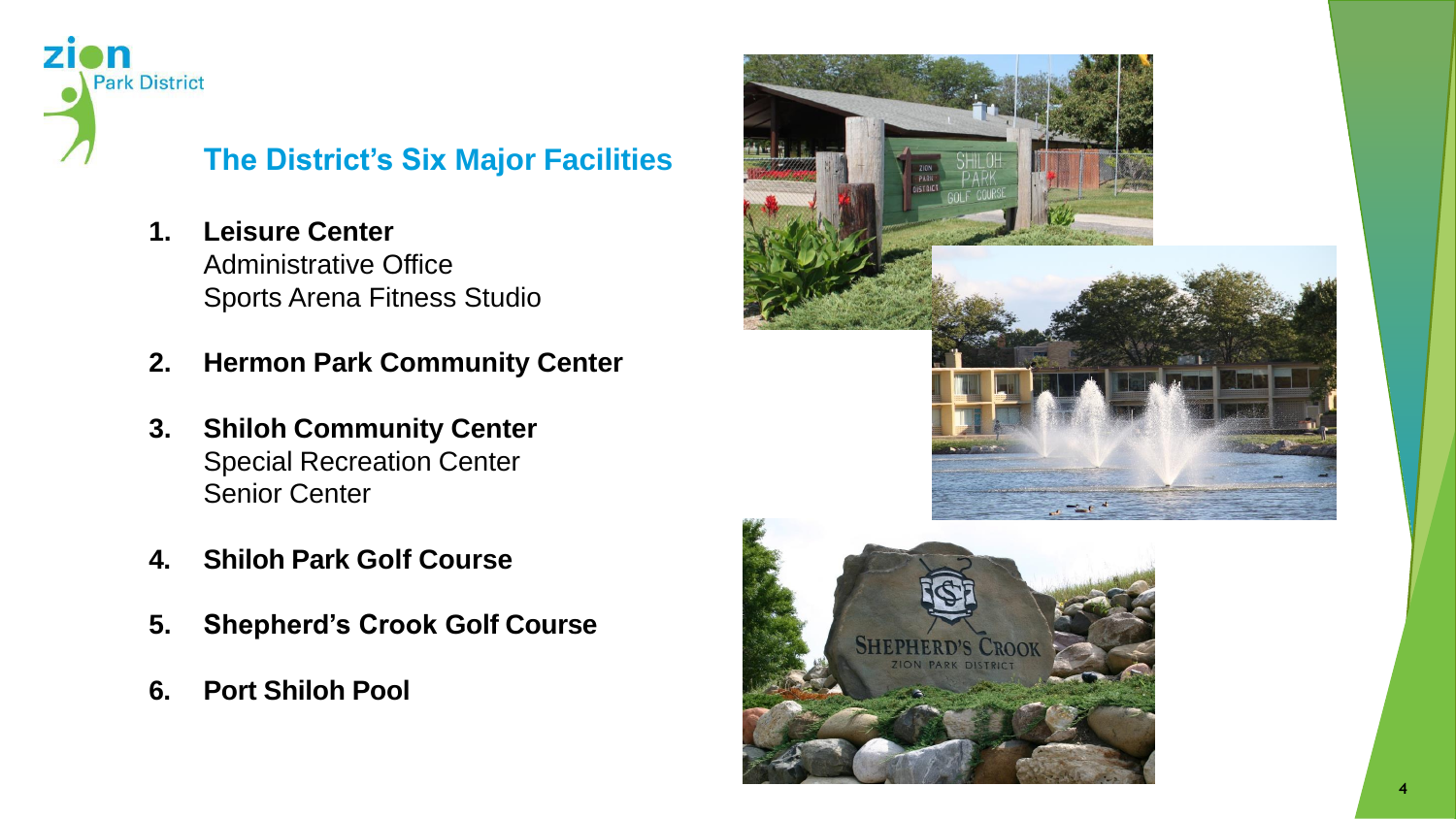## **The District's 23 Parks Include:**

- Shiloh Park 132 acres
- $\blacksquare$  Beulah Park 80 acres
- $\blacksquare$  Edina Park 54 acres
- Kellogg Creek Conservancy 37 acres
- David Park 25.7 acres
- Hosah Park & Lakefront 22.7 acres
- Hermon Park 17.5 acres
- **Jordan Park 16 acres**
- Carmel Park 14 acres
- Salem Play Area 10.5 acres
- Ophir Park 4.5 acres
- Joanna Park 4.5 acres
- **Divet Park 4.2 acres**
- Sharon Park 4 acres
- Caleb Park 3 acres
- Harmony Park 2.1 acres
- **Elizabeth Park 2 acres**
- **Nazareth Park 2 acres**
- $\blacksquare$  Timothy Park 1.5 acres
- $\blacksquare$  Tabor Park 1.3 acres
- $\blacksquare$  Hebron Park .7 acres
- Aaron Park .5 acres
- Daniel Park .5 acres

**THE COMMUNITY CAN FIND A MAP LOCATING ALL OF THE DISTRICT'S FACILITIES AND PARKS ON OUR WEBSITE.**

**ZIONPARKDISTRICT.COM**

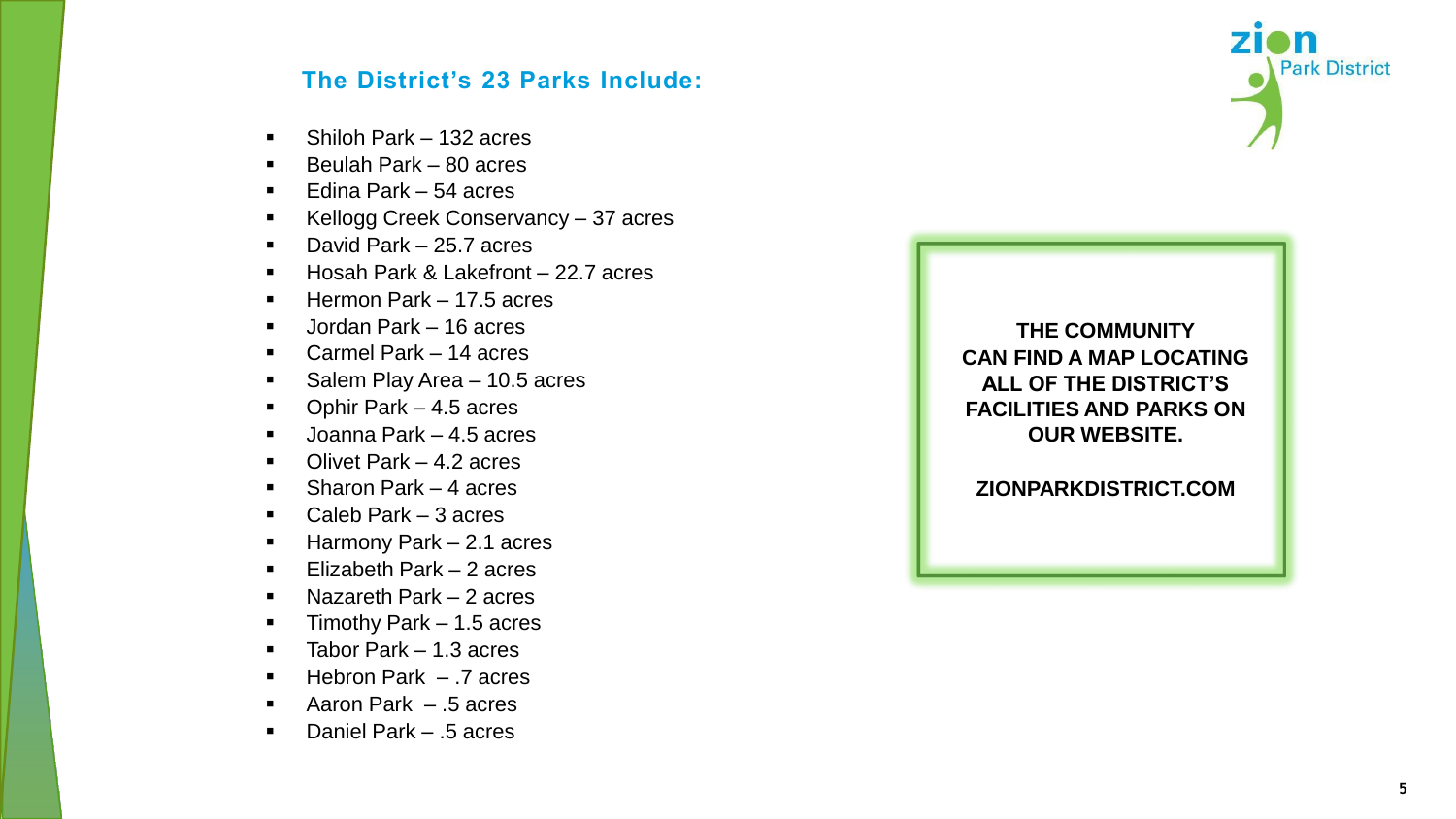## **Guidelines Considered During Capital Planning**

#### **Promote the Zion Park District's unique and special assets we have to offer the community including:**

- Hosah Park and lake front with environmentally significant landscape and wildlife
- Shepherd's Crook challenging and picturesque 18-hole links-style golf course
- A large, centrally located, signature Shiloh Park
- Beautiful boulevard-lined streets and neighborhoods
- High volume of large and neighborhood parks for a community of our size

Find creative and efficient ways to maintain the District's current capital assets before considering purchase or expansion of new facilities.

Keep the Park District's tax rate stable and program fees reasonable. Commit to capital projects the District can primarily fund with operating revenues and within its debt service extension base.

Plan creative means to recover from the funding challenges brought on by the COVID-19 pandemic.

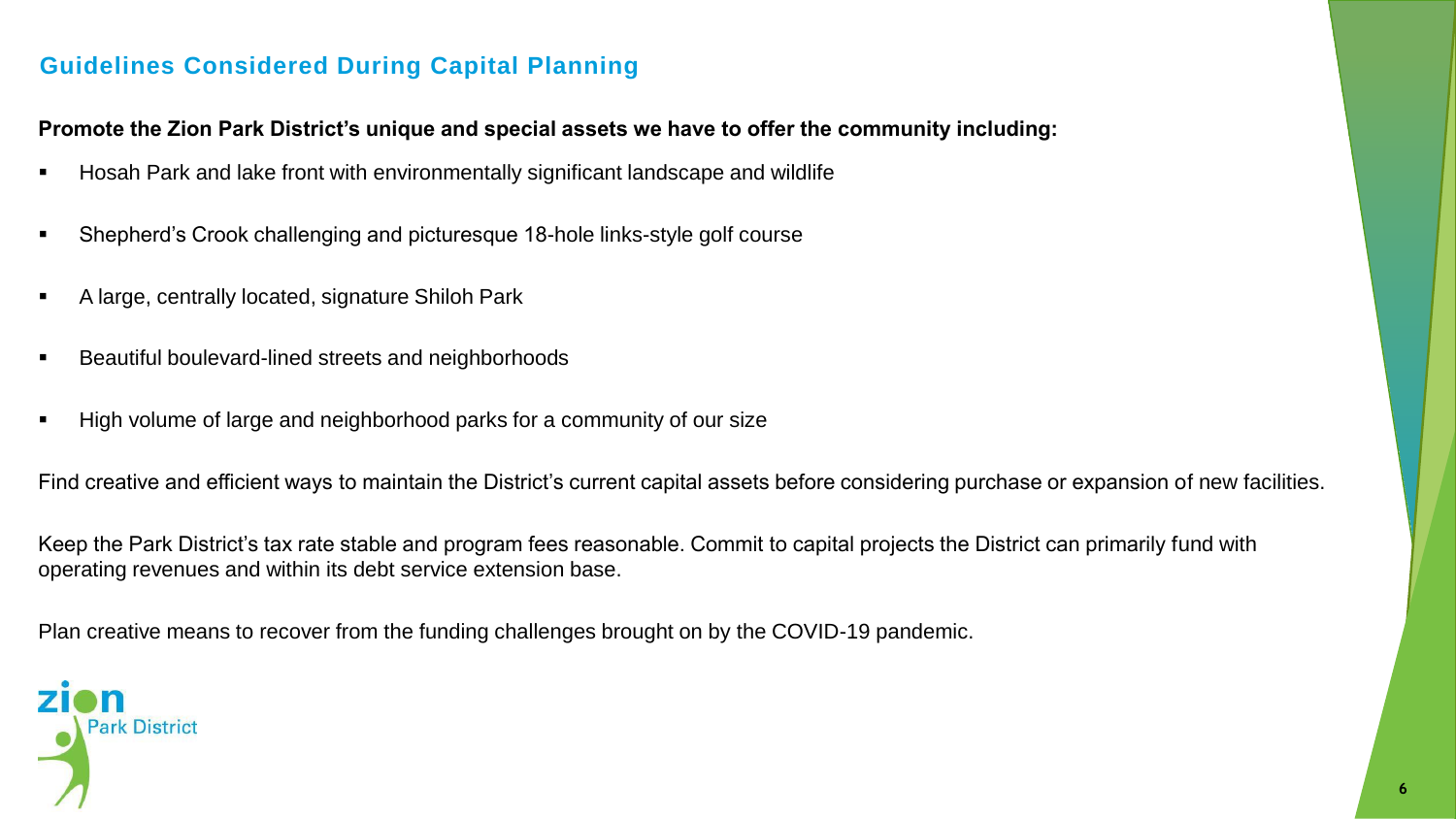

## **Categories of Capital Needs**

#### **Four general categories were identified for Capital Planning:**

- Equipment
- **Facilities**
- Playgrounds/Parks
- Risk Management/Safety

### **Time Frames Identified for Capital Planning Projects**

Planning for the District's capital improvements is evaluated strategically at five year intervals and updated annually. The projects are divided into high, medium and low priority based upon need, urgency, opportunity and available funds. Unplanned capital needs may arise due to opportunity or urgency requiring a modification of the plan. In 2020, the District employed Camosy Construction to develop a Facility Needs Assessment. Budgeted costs were provided for each facility and park to serve as a resource for future capital planning.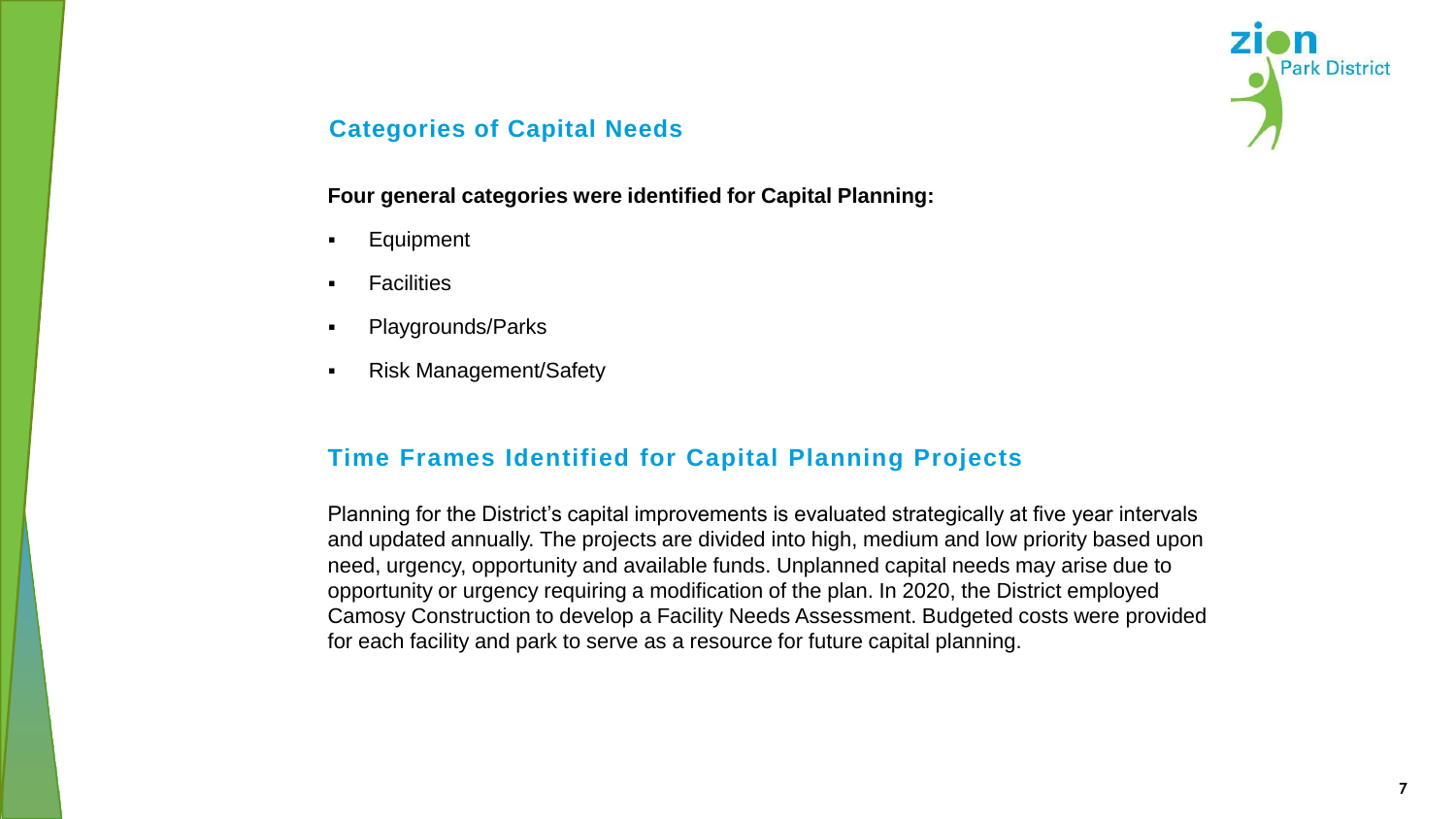## **Zion Park District's Revenue Sources (as of April 30, 2020)**



## **District's Capital Project Funding Sources**

In terms of Capital Planning projects, the Zion Park District capital budget can utilize funds from the following fund categories for facility and park improvements, and the purchase of equipment and vehicles:

- Construction Fund
- Recreation Fund

**Park District** 

- General Revenue Fund
- **Enterprise Fund**